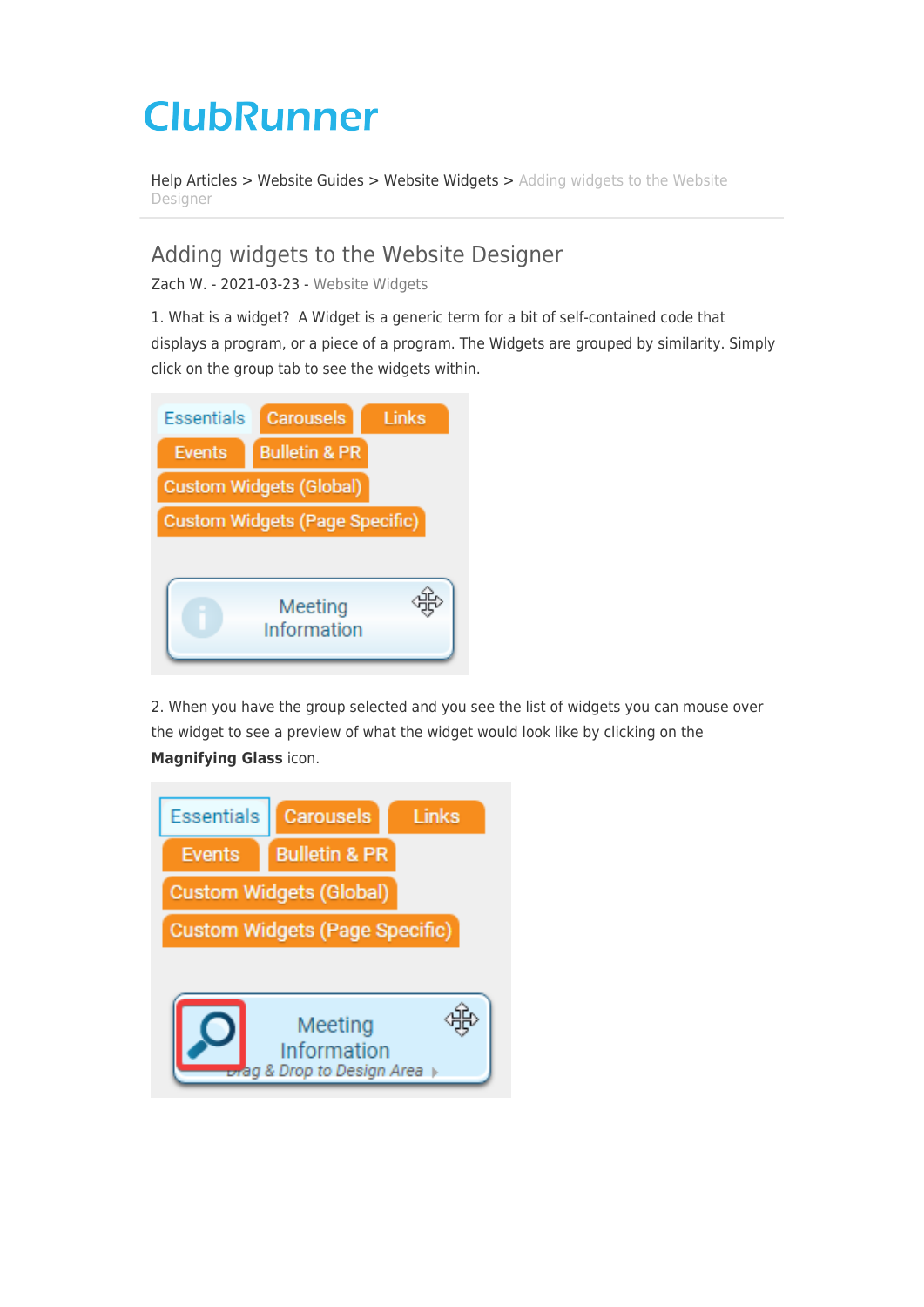| About Our Club (Live)                                                                                                                                                                                                         |                                                                                                                                                                                                                                                                                                 | × |
|-------------------------------------------------------------------------------------------------------------------------------------------------------------------------------------------------------------------------------|-------------------------------------------------------------------------------------------------------------------------------------------------------------------------------------------------------------------------------------------------------------------------------------------------|---|
| Meeting Information (Essentials)<br>Displays basic information about your club such as meeting time and place.<br>$\circledcirc$<br>Select a column view to see how this widget would be displayed in different column sizes. |                                                                                                                                                                                                                                                                                                 |   |
| <b>Propelling People Forward</b><br>Sundays at 12:00 PM<br>ClubRunner<br>2060 Winston Park Dr                                                                                                                                 | Our club holds meetings on the first three<br>Sundays every month at noon. We do not have<br>meetings on the fourth or fifth Sunday of the<br>month. Members can join us in person or online<br>through zoom! Guests are welcome in person.<br>$\Box$ Join Us Online<br>[Login to view details] |   |

3. If you have previewed the widget and you like what you see then simply **left click** and **drag** the widget from the left and **drop** it within the layout on the right side. Depending on where you drop the widget it will resize.

| new widgets to your page. Be sure to click<br>the Publish button to save your changes.                                 | Home Page Menu                                                    |
|------------------------------------------------------------------------------------------------------------------------|-------------------------------------------------------------------|
| <b>Essentials</b><br><b>Carousels</b><br>Links<br>Events<br><b>Bulletin &amp; PR</b><br><b>Custom Widgets (Global)</b> | <b>Banner (Full Width)</b>                                        |
| <b>Custom Widgets (Page Specific)</b><br>$\frac{\partial \Phi}{\partial y}$<br>Meeting<br><b>Information</b>           | Meeting<br>锻<br>Information                                       |
| $\frac{d^2}{dy^2}$<br><b>Executives &amp;</b><br><b>Directors</b>                                                      | <b>Top</b>                                                        |
| <b>Start Tour</b><br>Ø                                                                                                 | <b>Q</b> Page Preview<br>$\leftarrow$ Go back<br><b>O</b> Publish |
| Page Designer: Home Page                                                                                               | $\triangle$ Content Template                                      |
|                                                                                                                        | <b>Home Page Banner</b>                                           |
|                                                                                                                        | Home Page Menu                                                    |
|                                                                                                                        | <b>Banner (Full Width)</b>                                        |
|                                                                                                                        | 飯<br><b>Meeting Information</b>                                   |

4. When you are satisfied with the widget content and placement, click on the orange **Publish** button at the top right.

| <b>@</b> Start Tour      | -                          | ← Go back Q Page Preview<br><b>O</b> Publish |
|--------------------------|----------------------------|----------------------------------------------|
| Page Designer: Home Page |                            | Content Template                             |
|                          | Home Page Banner           |                                              |
|                          | Home Page Menu             |                                              |
|                          | <b>Banner (Full Width)</b> |                                              |
|                          | Meeting Information        |                                              |